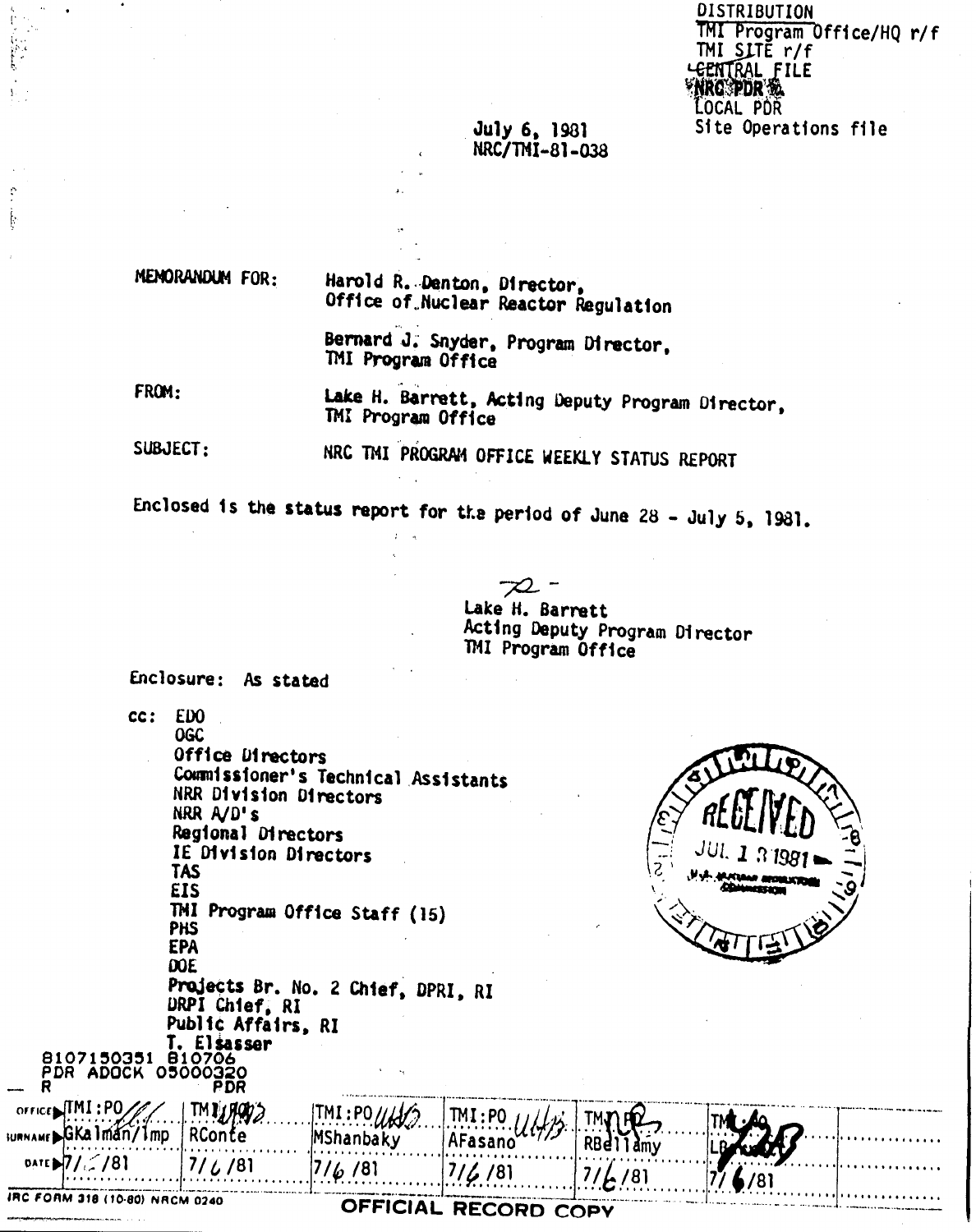# NRC TMI PROGRAM OFFICE WEEKLY STATUS REPORT

Week of June 28 - July 5, 1981

Plant Status

Core Cooling Mode: Heat transfer from the reactor coolant system (RCS) loops to Reactor Building ambient.

Available Core Cooling Modes: Decay heat removal systems. Long term cooling "B" (once through steam generator-B)

RCS Pressure Control Mode: Standby Pressure Control (SPC) System.

Backup Pressure Control Modes: Mini Decay Heat Removal (MDHR) System. Decay Heat Removal (DHR) System.

Major Parameters (as of 0400, July 2, 1981) (approximate values) Average Incore Thermocouples: 119°F Maximum Incore Thermocouple: 145°F

RCS Loop Temperatures:

| Hot Leg                                         | 118°F                  | 121°F                          |
|-------------------------------------------------|------------------------|--------------------------------|
| Cold Leg $\begin{Bmatrix} 1 \\ 2 \end{Bmatrix}$ | 71°F<br>$72^{\circ}$ F | $73^{\circ}$ F<br>$73^\circ F$ |

### RCS Pressure: 96 psig

Reactor Building: Temperature: 77°F Elevation 290.8 ft. (8.4 ft. from floor) Water level: via penetration 401 manometer Pressure:  $-0.4$  psiq Concentration: 4.9 x 10-6 uCi/ml Kr-85 (Sample taken  $7/1/81$ 

# Effluent and Environmental (Radiological) Information

Liquid effluents from the TMI site released to the Susquehanna River  $1.$ after processing, were made within the regulatory limits and in accordance with NRC requirements and City of Lancaster Agreement dated February 27, 1980.

During the period June 28, 1981, through July 5, 1981, the effluents contained no detectable radioactivity at the discharge point and individual effluent sources which originated within Unit 2 contained no detectable radioactivity.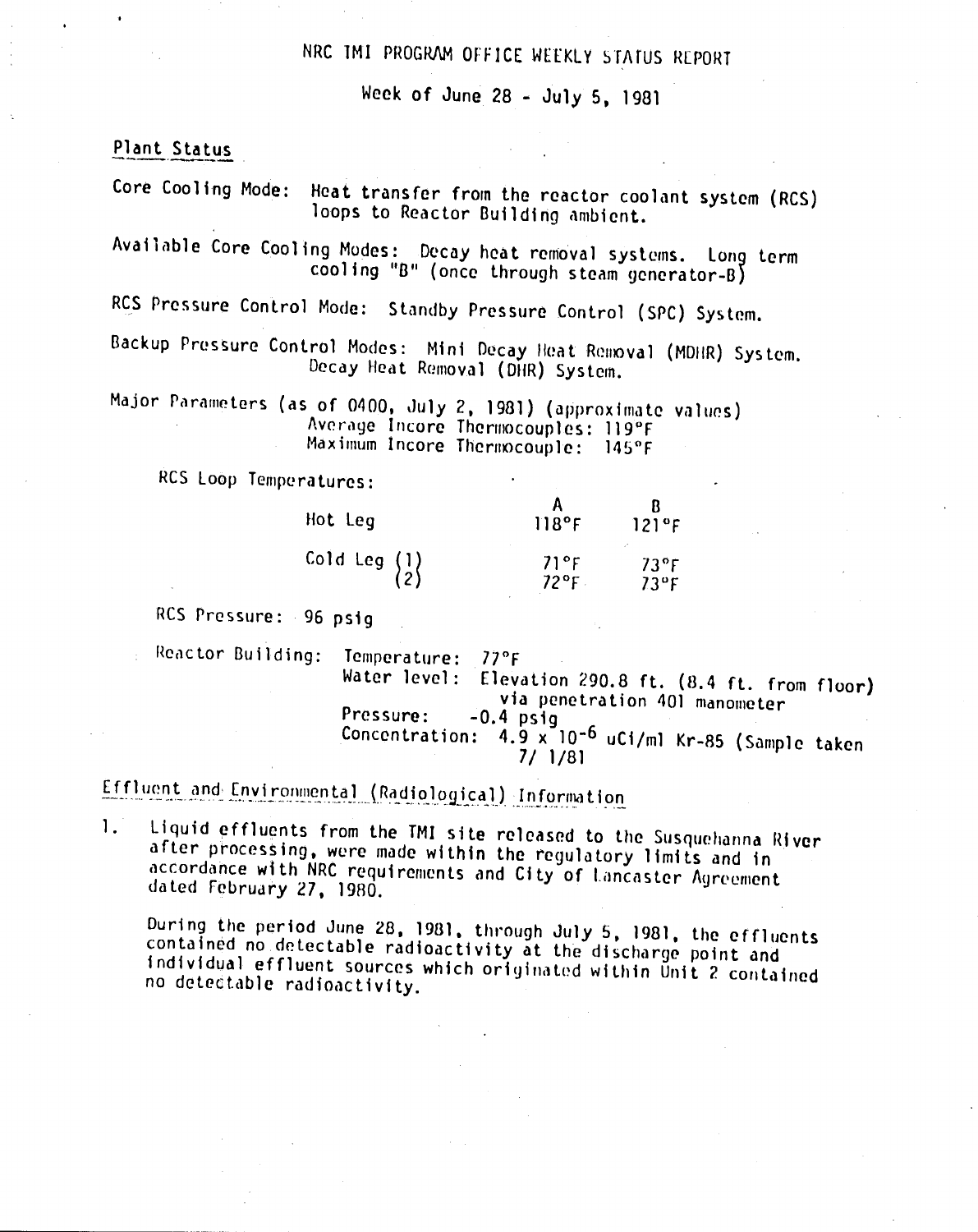- 2. Environmental Protection Agency (EPA) Environmental Data. Results from EPA monitoring of the environment around the TMI site were as follows:
	- The EPA measured Kr-85 concentrations ( $pCi/m<sup>3</sup>$ ) at several environmental monitoring stations and reported the following results:

| Location           | June 19 - June 26, 1981 |
|--------------------|-------------------------|
|                    | (pCi/m <sup>3</sup> )   |
| Goldsboro          | 20                      |
| Observation Center | 20                      |
| Middletown         |                         |
| Yorkhaven          | 20                      |

\*Resul ts not available due to procedural di fficul ty.

All of the above levels of Kr-85 are considered to be background levels.

- No radiation above normally occurring background levels was detected in any of the samples collected from the EPA's air and gamma rate networks during the period from June 25, 1981, through July 2, 1981.
- 3. NRC Environmental Data. Results from NRC monitoring of the environment around the TMI site were as follows:
	- The following are the NRC air sample analytical results for  $-$ the onsite continuous air sampler:

| Sample   | Period                       | $I-131$ $Cs-137$<br>$(uCi/cc)$ $(uCi/cc)$ |  |
|----------|------------------------------|-------------------------------------------|--|
| $HP-274$ | June 24, 1981 - July 2, 1981 | $8.2$ E-14 $8.2$ E-14                     |  |

- 4. Licensee Radioactive Material and Radwaste Shipments
	- On Monday, June 29, 1981, a 40 ml Unit 2 reactor coolant  $\sim$   $\sim$ sample was sent to Babcock and Wilcox (B&W), Lynchburg, Virginia.
	- On Wednesday, July 1, 1981, one cask containing 17 drums of  $- -$ Unit 2 LSA compacted and noncompacted waste was shipped to U.S. Ecology, Richland, Washington.
	- On Thursday, July 2,1981, two Hittman steel liners containing  $\frac{1}{2}$ Unit 1 solidified evaporator bottoms were shipped to U.S. Ecology. Richland, Washington.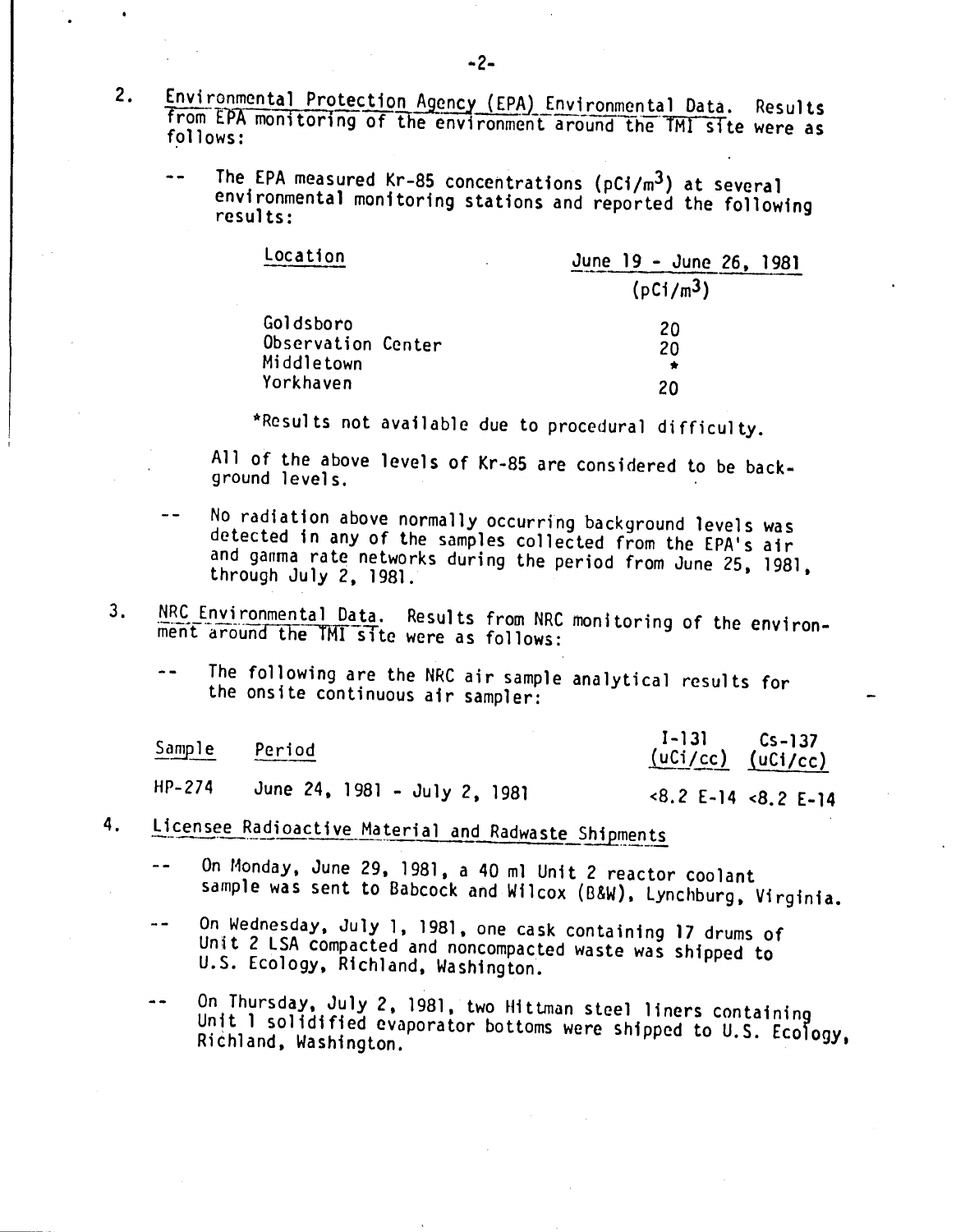## Major Activities

1. Submerged Demineralizer System (SDS). The first waste water transfer from the Reactor Coolant Bleed Tank (RCBT) "B" to the SDS feed tanks' commenced on June 30, 1981. The RCBT "B", which contains waste water generated during the decontamination of the Unit 2 Auxiliary Building, is scheduled to be processed in two 50,000 gallon batches. Transfer of one batch was completed July 5, 1981. RCBT "B" water was transferred through two particulate filters (pre and final) into the SDS feed tanks. After minor startup problems, the evolution proceeded smoothly. Processing through ion exchange vessels is tentatively scheduled to begin during the week of July 6, 1981.

The TMI Program Office has currently approved 21 of the 37 required procedures to operate the SDS. These 21 procedures were required to be approved prior to RCBT "B" transfer to the SOS feed tanks. The remaining procedures need NRC approval prior to SDS processing. Functional testing of the remaining parts of the SDS have been completed with the exception of the zeolite vessel trains.

Operator training for processing feed tank water through the SOS is continuing in conjunction with system functional testing and' zeolite vessel loadings.

2. EPICOR-II Liner Disposal. On June 30, 1981, the last 2 (of 22) second and third stage EPICOR-II liners reached the burial site in Hanford, Washington. These liners were generated during the processing of contaminated water through the EPICOR-II system. The EPICOR-II system was used to process Auxiliary Building water (approximately 500,000 gallons) from'the March 28, 1979 accident.

Forty-nine first stage prefilter (PF) EPICOR-II liners are still stored on site. The best method of disposal for these higher activity liners is being evaluated at the present time. One of the higher activity liners (PF-16) was shipped to Battelle Northwest Laboratories for analysis on May 19, 1981.

3. Reactor Building Entry. Four men inspected and surveyed the Unit 2 Reactor Building (RB) polar crane during a RB entry on July 1. 1981. Six of the 14 polar crane motors were meggered during the two hour inspection. The resistance between the motor phases and ground, as measured at a common junction box, ranged between 0.2 and 0.5 megohms. The licensee is evaluating the significance of these measurements, although the low resistance suggests that the motors may be damaged. Insulation on Some crane power cables was damaged to the extent that bare conducting wires were visible. The padding on the seat of the crane operator's chair was burned and charring in the crane cab appeared to indicate the presence of flames during the March 28. 1979. accident. Crane mechanical components appeared undamaged although patches of rust were evident. The licensee is evaluating what repairs will be necessary before the Crane can be used to remove the reactor vessel head.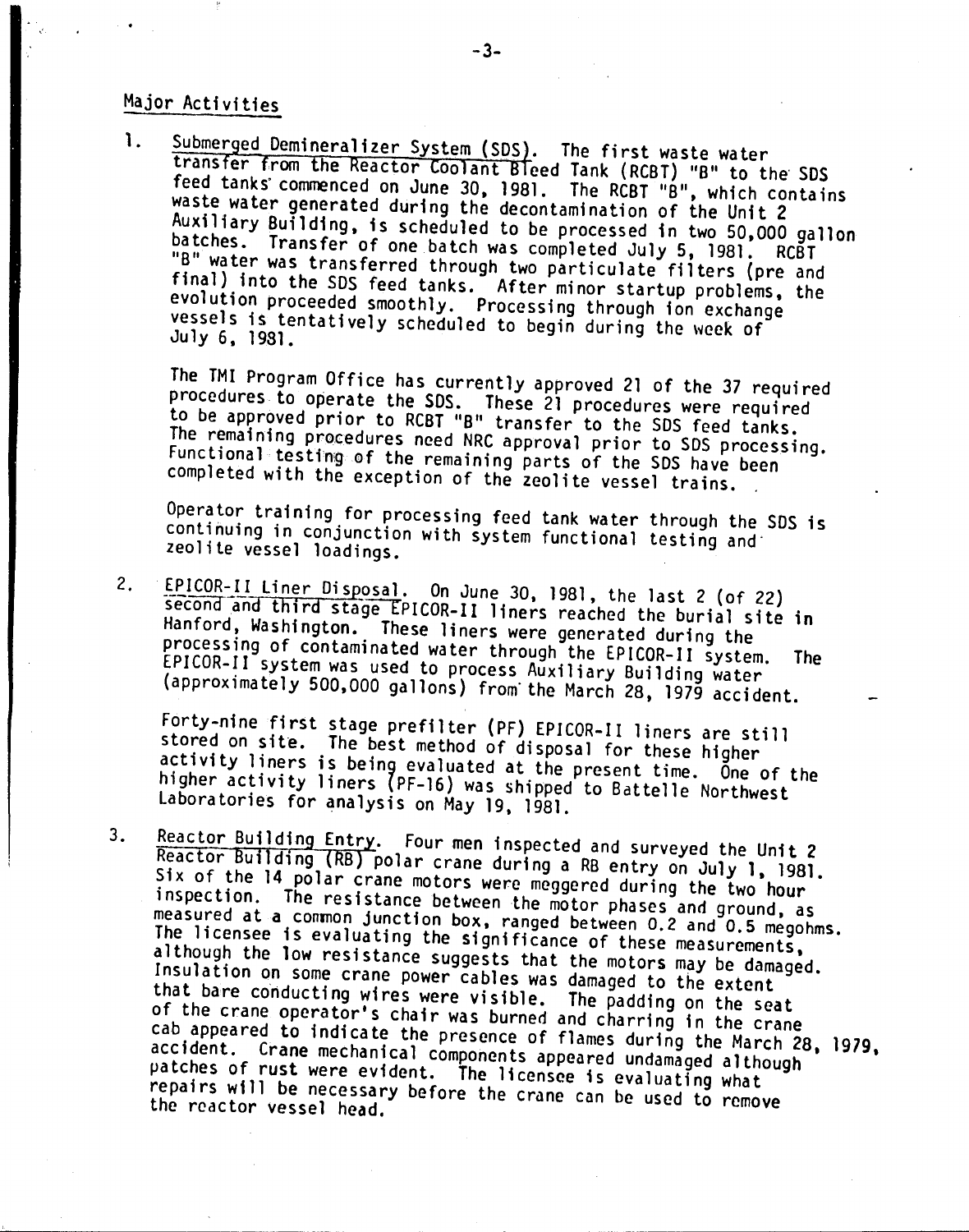Upon exiting the RB, the entry team underwent routine "frisking" for radioactive contamination. Contamination was found on the skin of all four fndividuals. The primary areas Of contamination included the buttocks, elbows, and knees. Personnel decontamination procedures were initiated and after several hours, three of the four individuals were decontaminated on July 1, 1981. The buttock of the fourth individual was not completely decontaminated until the following day.

The skin contamination apparently resulted from climbing on contaminated Crane surfaces in persperation soaked protective clothing. Following several instances of personnel exhaustion during RB entries, the licensee relaxed the criteria for use of plastic protective c16thing in the RB to reduce fatigue and the crane inspection team was wearing only two sets of protective clothing. The outer layer of protective clothing was advertised by the manufacturer as water impermeable. The same type of protective clothing had been worn during the initial climb on the crane with ,no instances of skin contamination. The second crane climb was physically more demanding and all team members exited from the RB exhausted with the inner layer of protective clothing completely soaked. The licensee is evaluating the available information to determine-what combination of protective clothing is required for future entries.

The next RB entry is scheduled for July 23, 1981.

.. ",